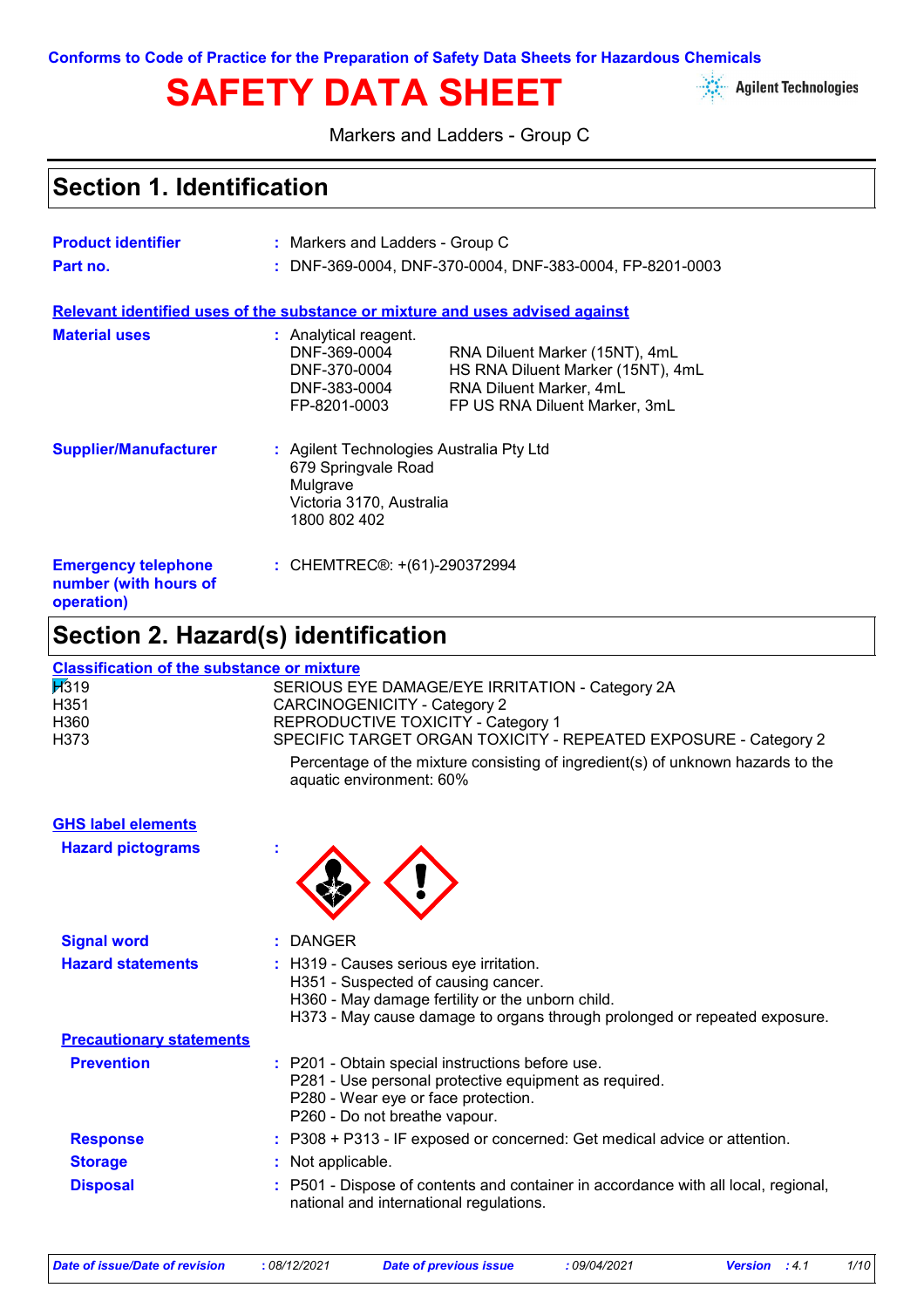### **Section 2. Hazard(s) identification**

| <b>Supplemental label</b><br>elements |                   |  |
|---------------------------------------|-------------------|--|
| <b>Additional warning</b><br>phrases  | : Not applicable. |  |

**Other hazards which do not :** None known. **result in classification**

### **Section 3. Composition and ingredient information**

**Substance/mixture**

**:** Mixture

#### **CAS number/other identifiers**

| <b>Ingredient name</b> | % (w/w)   | <b>CAS number</b> |
|------------------------|-----------|-------------------|
| Formamide              | 260 - ≤75 | 75-12-7           |

**There are no additional ingredients present which, within the current knowledge of the supplier and in the concentrations applicable, are classified as hazardous to health or the environment and hence require reporting in this section.**

**Occupational exposure limits, if available, are listed in Section 8.**

### **Section 4. First aid measures**

#### **Description of necessary first aid measures**

| <b>Eye contact</b>  | Immediately flush eyes with plenty of water, occasionally lifting the upper and lower<br>eyelids. Check for and remove any contact lenses. Continue to rinse for at least 10<br>minutes. Get medical attention.                                                                                                                                                                                                                                                                                                                                                                                                                                                                                                        |
|---------------------|------------------------------------------------------------------------------------------------------------------------------------------------------------------------------------------------------------------------------------------------------------------------------------------------------------------------------------------------------------------------------------------------------------------------------------------------------------------------------------------------------------------------------------------------------------------------------------------------------------------------------------------------------------------------------------------------------------------------|
| <b>Inhalation</b>   | : Remove victim to fresh air and keep at rest in a position comfortable for breathing.<br>If not breathing, if breathing is irregular or if respiratory arrest occurs, provide<br>artificial respiration or oxygen by trained personnel. It may be dangerous to the<br>person providing aid to give mouth-to-mouth resuscitation. Get medical attention. If<br>unconscious, place in recovery position and get medical attention immediately.<br>Maintain an open airway. Loosen tight clothing such as a collar, tie, belt or<br>waistband. In case of inhalation of decomposition products in a fire, symptoms may<br>be delayed. The exposed person may need to be kept under medical surveillance<br>for 48 hours. |
| <b>Skin contact</b> | : Flush contaminated skin with plenty of water. Remove contaminated clothing and<br>shoes. Wash contaminated clothing thoroughly with water before removing it, or<br>wear gloves. Continue to rinse for at least 10 minutes. Get medical attention.<br>Wash clothing before reuse. Clean shoes thoroughly before reuse.                                                                                                                                                                                                                                                                                                                                                                                               |
| <b>Ingestion</b>    | Wash out mouth with water. Remove dentures if any. If material has been<br>swallowed and the exposed person is conscious, give small quantities of water to<br>drink. Stop if the exposed person feels sick as vomiting may be dangerous. Do not<br>induce vomiting unless directed to do so by medical personnel. If vomiting occurs,<br>the head should be kept low so that vomit does not enter the lungs. Get medical<br>attention. Never give anything by mouth to an unconscious person. If unconscious,<br>place in recovery position and get medical attention immediately. Maintain an open<br>airway. Loosen tight clothing such as a collar, tie, belt or waistband.                                        |

**Most important symptoms/effects, acute and delayed**

| <b>Potential acute health effects</b> |                                                     |  |
|---------------------------------------|-----------------------------------------------------|--|
| <b>Eye contact</b>                    | : Causes serious eye irritation.                    |  |
| <b>Inhalation</b>                     | : No known significant effects or critical hazards. |  |
| <b>Skin contact</b>                   | : No known significant effects or critical hazards. |  |
| <b>Ingestion</b>                      | : No known significant effects or critical hazards. |  |
| <b>Over-exposure signs/symptoms</b>   |                                                     |  |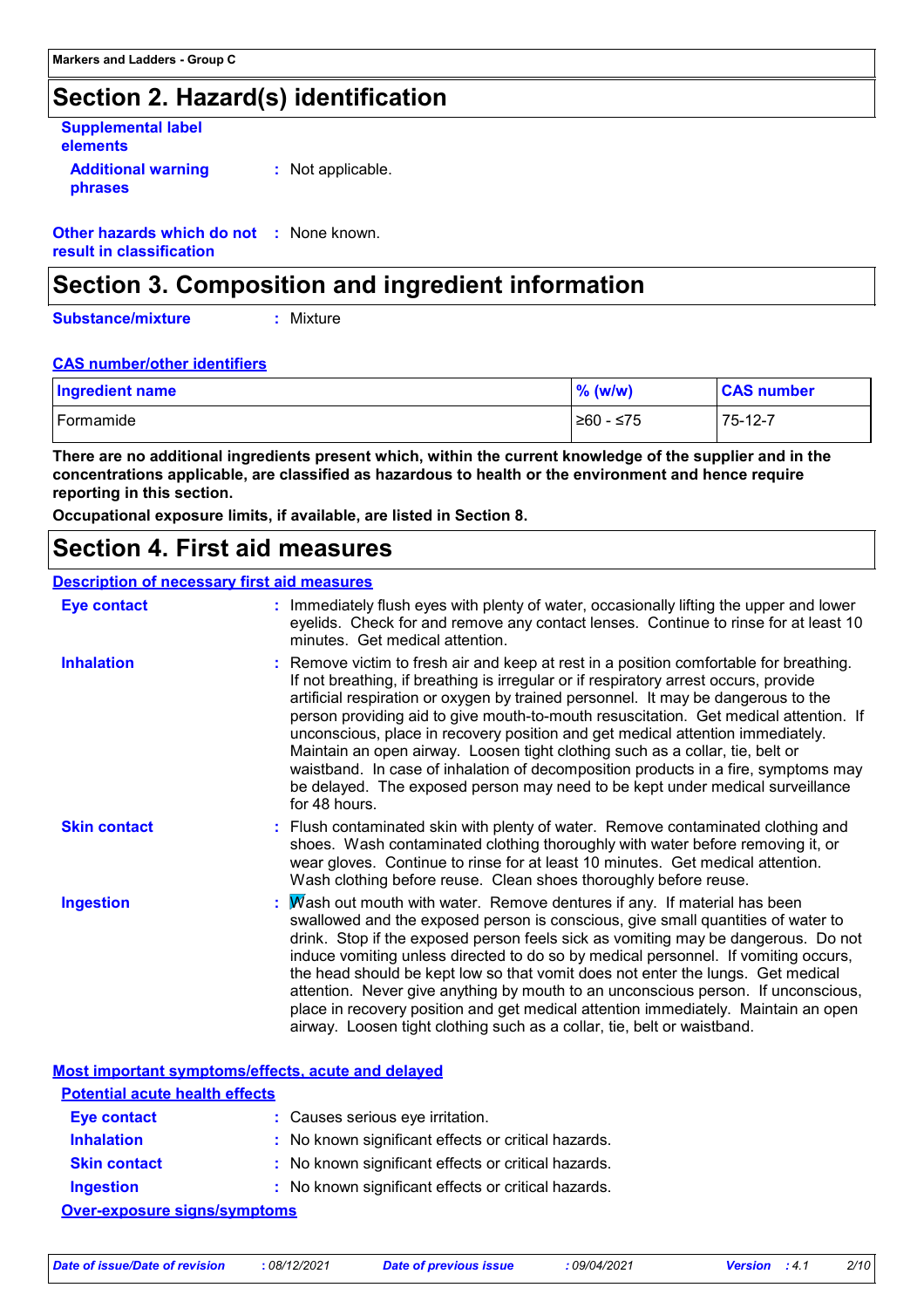# **Section 4. First aid measures**

| <b>Eye contact</b>  | : Adverse symptoms may include the following:<br>pain or irritation<br>watering<br>redness                                    |
|---------------------|-------------------------------------------------------------------------------------------------------------------------------|
| <b>Inhalation</b>   | : Adverse symptoms may include the following:<br>reduced foetal weight<br>increase in foetal deaths<br>skeletal malformations |
| <b>Skin contact</b> | : Adverse symptoms may include the following:<br>reduced foetal weight<br>increase in foetal deaths<br>skeletal malformations |
| <b>Ingestion</b>    | : Adverse symptoms may include the following:<br>reduced foetal weight<br>increase in foetal deaths<br>skeletal malformations |

**Indication of immediate medical attention and special treatment needed, if necessary**

| <b>Notes to physician</b>         | : In case of inhalation of decomposition products in a fire, symptoms may be delayed.<br>The exposed person may need to be kept under medical surveillance for 48 hours.                                                                                                                                                                                                                                        |
|-----------------------------------|-----------------------------------------------------------------------------------------------------------------------------------------------------------------------------------------------------------------------------------------------------------------------------------------------------------------------------------------------------------------------------------------------------------------|
| <b>Specific treatments</b>        | : No specific treatment.                                                                                                                                                                                                                                                                                                                                                                                        |
| <b>Protection of first-aiders</b> | : No action shall be taken involving any personal risk or without suitable training. If it<br>is suspected that fumes are still present, the rescuer should wear an appropriate<br>mask or self-contained breathing apparatus. It may be dangerous to the person<br>providing aid to give mouth-to-mouth resuscitation. Wash contaminated clothing<br>thoroughly with water before removing it, or wear gloves. |

**See toxicological information (Section 11)**

### **Section 5. Firefighting measures**

| <b>Extinguishing media</b>                               |                                                                                                                                                                                                     |
|----------------------------------------------------------|-----------------------------------------------------------------------------------------------------------------------------------------------------------------------------------------------------|
| <b>Suitable extinguishing</b><br>media                   | : Use an extinguishing agent suitable for the surrounding fire.                                                                                                                                     |
| <b>Unsuitable extinguishing</b><br>media                 | : None known.                                                                                                                                                                                       |
| <b>Specific hazards arising</b><br>from the chemical     | : In a fire or if heated, a pressure increase will occur and the container may burst.                                                                                                               |
| <b>Hazardous thermal</b><br>decomposition products       | : Decomposition products may include the following materials:<br>carbon dioxide<br>carbon monoxide<br>nitrogen oxides                                                                               |
| <b>Special protective actions</b><br>for fire-fighters   | : Promptly isolate the scene by removing all persons from the vicinity of the incident if<br>there is a fire. No action shall be taken involving any personal risk or without<br>suitable training. |
| <b>Special protective</b><br>equipment for fire-fighters | : Fire-fighters should wear appropriate protective equipment and self-contained<br>breathing apparatus (SCBA) with a full face-piece operated in positive pressure<br>mode.                         |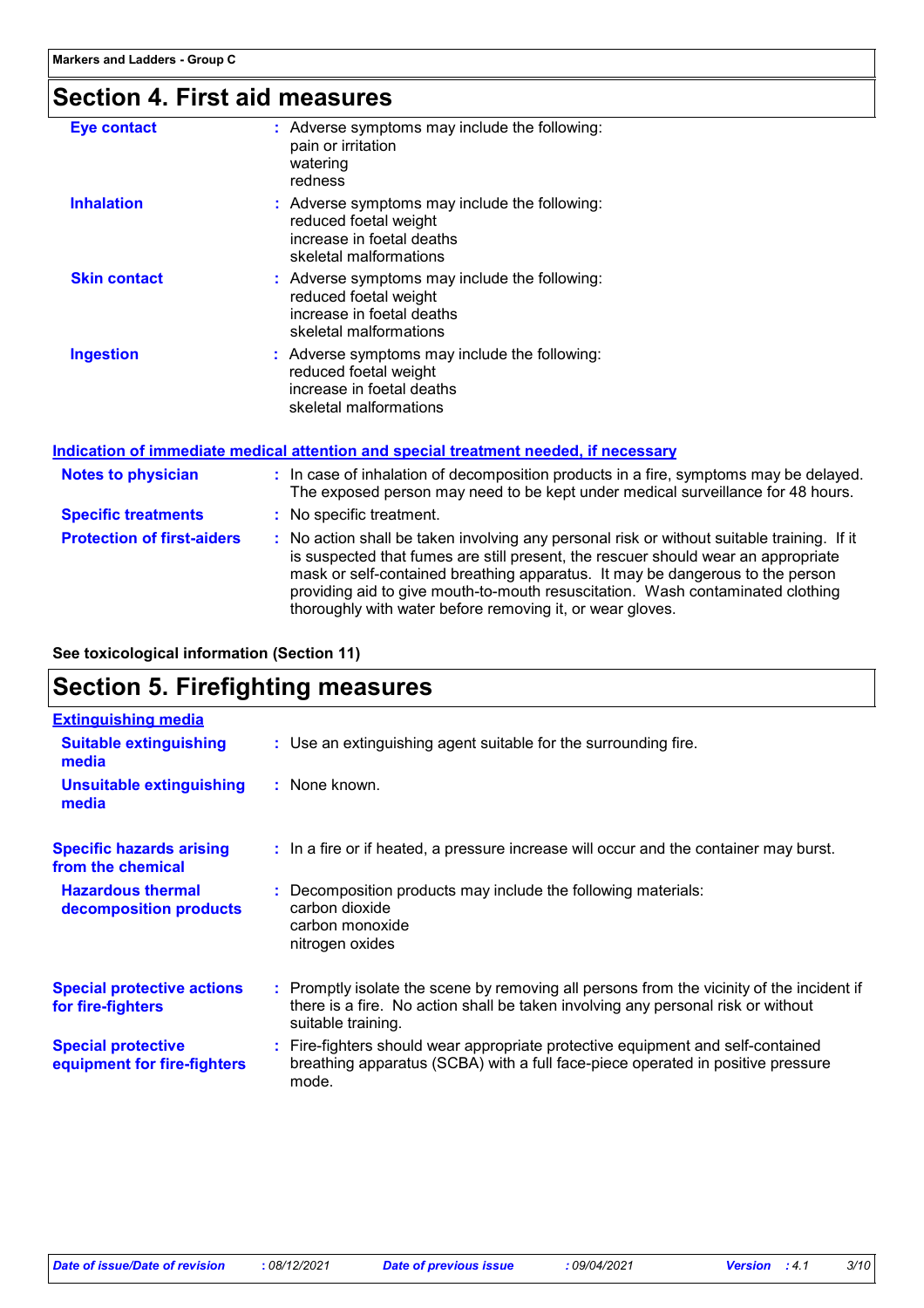# **Section 6. Accidental release measures**

|                                                             |  | <b>Personal precautions, protective equipment and emergency procedures</b>                                                                                                                                                                                                                                                                                                                                      |
|-------------------------------------------------------------|--|-----------------------------------------------------------------------------------------------------------------------------------------------------------------------------------------------------------------------------------------------------------------------------------------------------------------------------------------------------------------------------------------------------------------|
| For non-emergency<br>personnel                              |  | : No action shall be taken involving any personal risk or without suitable training.<br>Evacuate surrounding areas. Keep unnecessary and unprotected personnel from<br>entering. Do not touch or walk through spilt material. Avoid breathing vapour or<br>mist. Provide adequate ventilation. Wear appropriate respirator when ventilation is<br>inadequate. Put on appropriate personal protective equipment. |
|                                                             |  | For emergency responders : If specialised clothing is required to deal with the spillage, take note of any<br>information in Section 8 on suitable and unsuitable materials. See also the<br>information in "For non-emergency personnel".                                                                                                                                                                      |
| <b>Environmental precautions</b>                            |  | : Avoid dispersal of spilt material and runoff and contact with soil, waterways, drains<br>and sewers. Inform the relevant authorities if the product has caused environmental<br>pollution (sewers, waterways, soil or air).                                                                                                                                                                                   |
| <b>Methods and material for containment and cleaning up</b> |  |                                                                                                                                                                                                                                                                                                                                                                                                                 |

| <b>Methods for cleaning up</b> | : Stop leak if without risk. Move containers from spill area. Dilute with water and mop |
|--------------------------------|-----------------------------------------------------------------------------------------|
|                                | up if water-soluble. Alternatively, or if water-insoluble, absorb with an inert dry     |
|                                | material and place in an appropriate waste disposal container. Dispose of via a         |
|                                | licensed waste disposal contractor.                                                     |

# **Section 7. Handling and storage**

| <b>Precautions for safe handling</b>                                             |                                                                                                                                                                                                                                                                                                                                                                                                                                                                                                                                                                                                                                                                                                                    |
|----------------------------------------------------------------------------------|--------------------------------------------------------------------------------------------------------------------------------------------------------------------------------------------------------------------------------------------------------------------------------------------------------------------------------------------------------------------------------------------------------------------------------------------------------------------------------------------------------------------------------------------------------------------------------------------------------------------------------------------------------------------------------------------------------------------|
| <b>Protective measures</b>                                                       | : Put on appropriate personal protective equipment (see Section 8). Avoid exposure -<br>obtain special instructions before use. Avoid exposure during pregnancy. Do not<br>handle until all safety precautions have been read and understood. Do not get in<br>eyes or on skin or clothing. Do not breathe vapour or mist. Do not ingest. If during<br>normal use the material presents a respiratory hazard, use only with adequate<br>ventilation or wear appropriate respirator. Keep in the original container or an<br>approved alternative made from a compatible material, kept tightly closed when not<br>in use. Empty containers retain product residue and can be hazardous. Do not<br>reuse container. |
| <b>Advice on general</b><br>occupational hygiene                                 | : Eating, drinking and smoking should be prohibited in areas where this material is<br>handled, stored and processed. Workers should wash hands and face before<br>eating, drinking and smoking. Remove contaminated clothing and protective<br>equipment before entering eating areas. See also Section 8 for additional<br>information on hygiene measures.                                                                                                                                                                                                                                                                                                                                                      |
| <b>Conditions for safe storage,</b><br>including any<br><i>incompatibilities</i> | : Store in accordance with local regulations. Store in original container protected<br>from direct sunlight in a dry, cool and well-ventilated area, away from incompatible<br>materials (see Section 10) and food and drink. Store locked up. Keep container<br>tightly closed and sealed until ready for use. Containers that have been opened<br>must be carefully resealed and kept upright to prevent leakage. Do not store in<br>unlabelled containers. Use appropriate containment to avoid environmental<br>contamination. See Section 10 for incompatible materials before handling or use.                                                                                                               |

## **Section 8. Exposure controls and personal protection**

| <b>Control parameters</b>           |                                                                                                                                   |
|-------------------------------------|-----------------------------------------------------------------------------------------------------------------------------------|
| <b>Occupational exposure limits</b> |                                                                                                                                   |
| <b>Ingredient name</b>              | <b>Exposure limits</b>                                                                                                            |
| Formamide                           | Safe Work Australia (Australia, 12/2019).<br>Absorbed through skin.<br>TWA: 18 mg/m <sup>3</sup> 8 hours.<br>TWA: 10 ppm 8 hours. |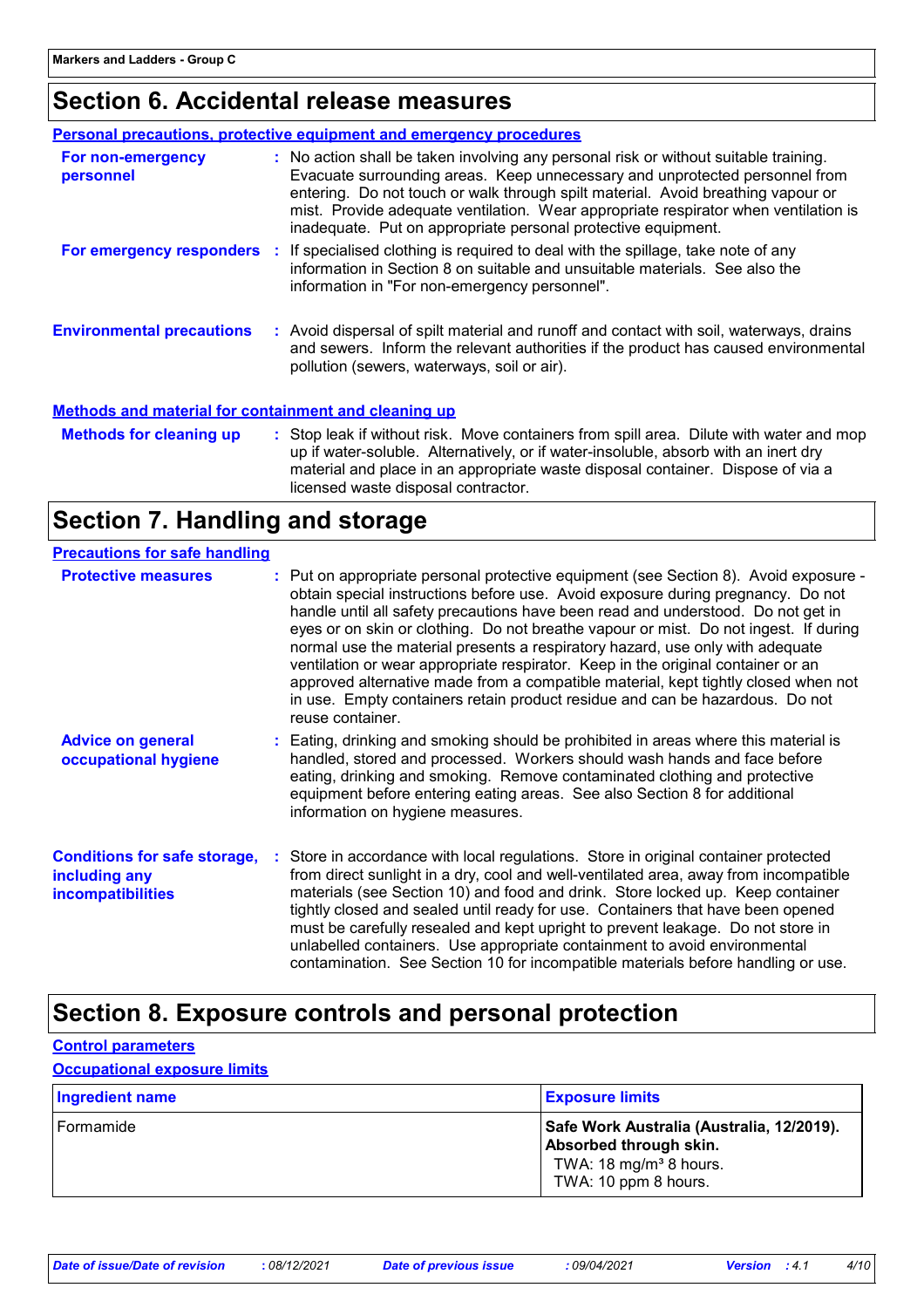# **Section 8. Exposure controls and personal protection**

| <b>Appropriate engineering</b><br>controls | : If user operations generate dust, fumes, gas, vapour or mist, use process<br>enclosures, local exhaust ventilation or other engineering controls to keep worker<br>exposure to airborne contaminants below any recommended or statutory limits.                                                                                                                                                                                                                                                                                                                                                                         |
|--------------------------------------------|---------------------------------------------------------------------------------------------------------------------------------------------------------------------------------------------------------------------------------------------------------------------------------------------------------------------------------------------------------------------------------------------------------------------------------------------------------------------------------------------------------------------------------------------------------------------------------------------------------------------------|
| <b>Environmental exposure</b><br>controls  | Emissions from ventilation or work process equipment should be checked to ensure<br>they comply with the requirements of environmental protection legislation. In some<br>cases, fume scrubbers, filters or engineering modifications to the process<br>equipment will be necessary to reduce emissions to acceptable levels.                                                                                                                                                                                                                                                                                             |
| <b>Individual protection measures</b>      |                                                                                                                                                                                                                                                                                                                                                                                                                                                                                                                                                                                                                           |
| <b>Hygiene measures</b>                    | : Wash hands, forearms and face thoroughly after handling chemical products, before<br>eating, smoking and using the lavatory and at the end of the working period.<br>Appropriate techniques should be used to remove potentially contaminated clothing.<br>Wash contaminated clothing before reusing. Ensure that eyewash stations and<br>safety showers are close to the workstation location.                                                                                                                                                                                                                         |
| <b>Eye/face protection</b>                 | Safety eyewear complying with an approved standard should be used when a risk<br>assessment indicates this is necessary to avoid exposure to liquid splashes, mists,<br>gases or dusts. If contact is possible, the following protection should be worn,<br>unless the assessment indicates a higher degree of protection: chemical splash<br>goggles.                                                                                                                                                                                                                                                                    |
| <b>Skin protection</b>                     |                                                                                                                                                                                                                                                                                                                                                                                                                                                                                                                                                                                                                           |
| <b>Hand protection</b>                     | : Chemical-resistant, impervious gloves complying with an approved standard should<br>be worn at all times when handling chemical products if a risk assessment indicates<br>this is necessary. Considering the parameters specified by the glove manufacturer,<br>check during use that the gloves are still retaining their protective properties. It<br>should be noted that the time to breakthrough for any glove material may be<br>different for different glove manufacturers. In the case of mixtures, consisting of<br>several substances, the protection time of the gloves cannot be accurately<br>estimated. |
| <b>Body protection</b>                     | Personal protective equipment for the body should be selected based on the task<br>being performed and the risks involved and should be approved by a specialist<br>before handling this product.                                                                                                                                                                                                                                                                                                                                                                                                                         |
| <b>Other skin protection</b>               | : Appropriate footwear and any additional skin protection measures should be<br>selected based on the task being performed and the risks involved and should be<br>approved by a specialist before handling this product.                                                                                                                                                                                                                                                                                                                                                                                                 |
| <b>Respiratory protection</b>              | Based on the hazard and potential for exposure, select a respirator that meets the<br>appropriate standard or certification. Respirators must be used according to a<br>respiratory protection program to ensure proper fitting, training, and other important<br>aspects of use.                                                                                                                                                                                                                                                                                                                                         |

# **Section 9. Physical and chemical properties and safety characteristics**

The conditions of measurement of all properties are at standard temperature and pressure unless otherwise indicated.

| <b>Appearance</b>                                                 |                                      |  |
|-------------------------------------------------------------------|--------------------------------------|--|
| <b>Physical state</b>                                             | $:$ Liquid.                          |  |
| <b>Colour</b>                                                     | $:$ Not available.                   |  |
| Odour                                                             | $:$ Not available.                   |  |
| <b>Odour threshold</b>                                            | $:$ Not available.                   |  |
| рH                                                                | : 8                                  |  |
| <b>Melting point/freezing point</b>                               | : $0^{\circ}$ C (32 $^{\circ}$ F)    |  |
| <b>Boiling point, initial boiling</b><br>point, and boiling range | : $100^{\circ}$ C (212 $^{\circ}$ F) |  |
| <b>Flash point</b>                                                |                                      |  |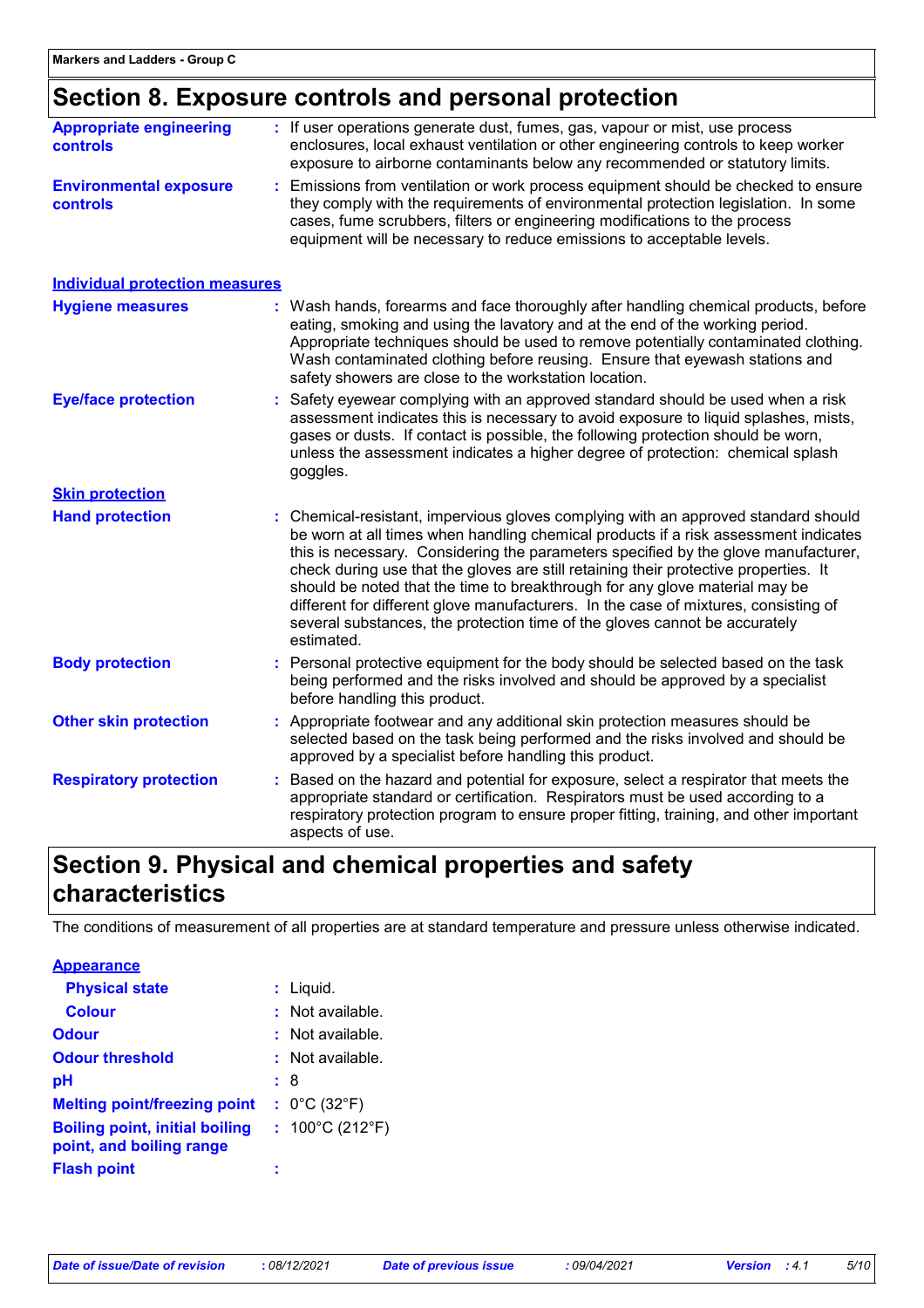### **Section 9. Physical and chemical properties and safety characteristics**

|                                                       |   |                                                                      |                 | <b>Closed cup</b> |                         |          | <b>Open cup</b> |                           |
|-------------------------------------------------------|---|----------------------------------------------------------------------|-----------------|-------------------|-------------------------|----------|-----------------|---------------------------|
|                                                       |   | <b>Ingredient name</b>                                               | $\rm ^{\circ}C$ | °F                | <b>Method</b>           | °C       | $^{\circ}$ F    | <b>Method</b>             |
|                                                       |   | Edetic acid                                                          | >100            | >212              | <b>DIN 51758</b>        |          |                 |                           |
|                                                       |   | Formamide                                                            |                 |                   |                         | 152      | 305.6           | <b>DIN EN ISO</b><br>2592 |
| <b>Evaporation rate</b>                               |   | : Not available.                                                     |                 |                   |                         |          |                 |                           |
| <b>Flammability</b>                                   |   | : Not applicable.                                                    |                 |                   |                         |          |                 |                           |
| Lower and upper explosion<br>limit/flammability limit |   | : Not available.                                                     |                 |                   |                         |          |                 |                           |
| <b>Vapour pressure</b>                                | t |                                                                      |                 |                   | Vapour Pressure at 20°C |          |                 | Vapour pressure at 50°C   |
|                                                       |   | <b>Ingredient name</b>                                               | $mm$ Hg         | kPa               | <b>Method</b>           | mm<br>Hg | kPa             | <b>Method</b>             |
|                                                       |   | Water                                                                | 23.8            | 3.2               |                         | 92.258   | 12.3            |                           |
|                                                       |   | Formamide                                                            | 0.05            | 0.0067            |                         |          |                 |                           |
| <b>Relative vapour density</b>                        |   | : Not available.                                                     |                 |                   |                         |          |                 |                           |
| <b>Relative density</b>                               |   | : Not available.                                                     |                 |                   |                         |          |                 |                           |
| <b>Solubility</b>                                     |   | Easily soluble in the following materials: cold water and hot water. |                 |                   |                         |          |                 |                           |
| <b>Miscible with water</b>                            |   | $\mathbf{y}$ Yes.                                                    |                 |                   |                         |          |                 |                           |
| <b>Partition coefficient: n-</b><br>octanol/water     |   | : Mot applicable.                                                    |                 |                   |                         |          |                 |                           |
| <b>Auto-ignition temperature</b>                      |   | <b>Ingredient name</b>                                               |                 | $\circ$ C         | $\mathsf{P}$            |          | <b>Method</b>   |                           |
|                                                       |   | Edetic acid                                                          |                 | >400              | >752                    |          | <b>VDI 2263</b> |                           |
|                                                       |   | Formamide                                                            |                 | >500              | >932                    |          | ASTM D 2155-66  |                           |
| <b>Decomposition temperature</b>                      |   | : Not available.                                                     |                 |                   |                         |          |                 |                           |
| <b>Viscosity</b>                                      |   | : Not available.                                                     |                 |                   |                         |          |                 |                           |
| <b>Particle characteristics</b>                       |   |                                                                      |                 |                   |                         |          |                 |                           |
| <b>Median particle size</b>                           |   | : Mot applicable.                                                    |                 |                   |                         |          |                 |                           |

# **Section 10. Stability and reactivity**

| <b>Reactivity</b>                            |    | : No specific test data related to reactivity available for this product or its ingredients.              |
|----------------------------------------------|----|-----------------------------------------------------------------------------------------------------------|
| <b>Chemical stability</b>                    |    | : The product is stable.                                                                                  |
| <b>Possibility of hazardous</b><br>reactions |    | : Under normal conditions of storage and use, hazardous reactions will not occur.                         |
| <b>Conditions to avoid</b>                   | ÷. | No specific data.                                                                                         |
| Incompatible materials                       |    | : May react or be incompatible with oxidising materials.                                                  |
| <b>Hazardous decomposition</b><br>products   |    | : Under normal conditions of storage and use, hazardous decomposition products<br>should not be produced. |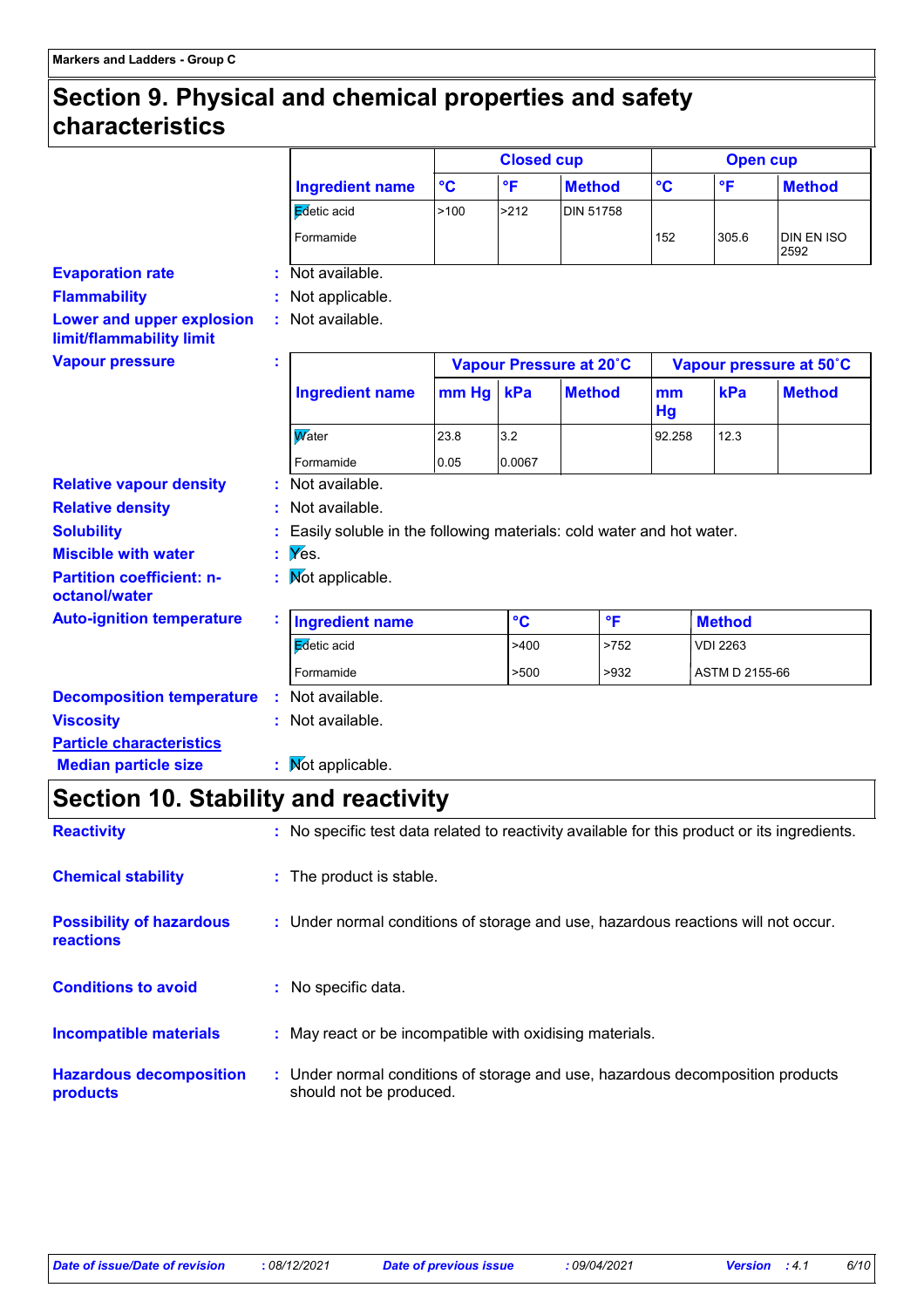# **Section 11. Toxicological information**

#### **Information on toxicological effects**

#### **Acute toxicity**

| <b>Product/ingredient name</b> | <b>Result</b>                                                            | <b>Species</b> | <b>Dose</b>                           | <b>Exposure</b> |
|--------------------------------|--------------------------------------------------------------------------|----------------|---------------------------------------|-----------------|
| 'Formamide                     | LC50 Inhalation Dusts and mists   Rat - Male<br>LD50 Dermal<br>LD50 Oral | Rabbit<br>Rat  | $>21$ mg/l<br>$17$ g/kg<br>4000 mg/kg | 4 hours         |

#### **Irritation/Corrosion**

| <b>Product/ingredient name</b> | <b>Result</b>          | <b>Species</b> | <b>Score</b> | <b>Exposure</b>  | <b>Observation</b> |
|--------------------------------|------------------------|----------------|--------------|------------------|--------------------|
| Formamide                      | Eves - Severe irritant | Rabbit         |              | $100 \text{ mg}$ |                    |

#### **Sensitisation**

Not available.

| <b>Mutagenicity</b>                                     |                    |
|---------------------------------------------------------|--------------------|
| <b>Conclusion/Summary</b>                               | $:$ Not available. |
| <b>Carcinogenicity</b>                                  |                    |
| <b>Conclusion/Summary</b>                               | : Not available.   |
| <b>Reproductive toxicity</b>                            |                    |
| <b>Conclusion/Summary</b>                               | : Not available.   |
| <b>Teratogenicity</b>                                   |                    |
| <b>Conclusion/Summary</b>                               | : Not available.   |
| <b>Specific target organ toxicity (single exposure)</b> |                    |
| Not available.                                          |                    |

#### **Specific target organ toxicity (repeated exposure)**

| <b>Name</b> | <b>Category</b> | <b>Route of</b><br><b>exposure</b> | <b>Target organs</b> |
|-------------|-----------------|------------------------------------|----------------------|
| Formamide   | Category 2      |                                    |                      |

#### **Aspiration hazard**

Not available.

| of exposure                           | <b>Information on likely routes : Routes of entry anticipated: Oral, Dermal, Inhalation.</b>                                                                                                                                                                                                                         |
|---------------------------------------|----------------------------------------------------------------------------------------------------------------------------------------------------------------------------------------------------------------------------------------------------------------------------------------------------------------------|
| <b>Potential acute health effects</b> |                                                                                                                                                                                                                                                                                                                      |
| Eye contact                           | : Causes serious eye irritation.                                                                                                                                                                                                                                                                                     |
| <b>Inhalation</b>                     | : No known significant effects or critical hazards.                                                                                                                                                                                                                                                                  |
| <b>Skin contact</b>                   | : No known significant effects or critical hazards.                                                                                                                                                                                                                                                                  |
| <b>Ingestion</b>                      | : No known significant effects or critical hazards.                                                                                                                                                                                                                                                                  |
| Eye contact<br><b>Inhalation</b>      | <b>Symptoms related to the physical, chemical and toxicological characteristics</b><br>$:$ Adverse symptoms may include the following:<br>pain or irritation<br>watering<br>redness<br>: Adverse symptoms may include the following:<br>reduced foetal weight<br>increase in foetal deaths<br>skeletal malformations |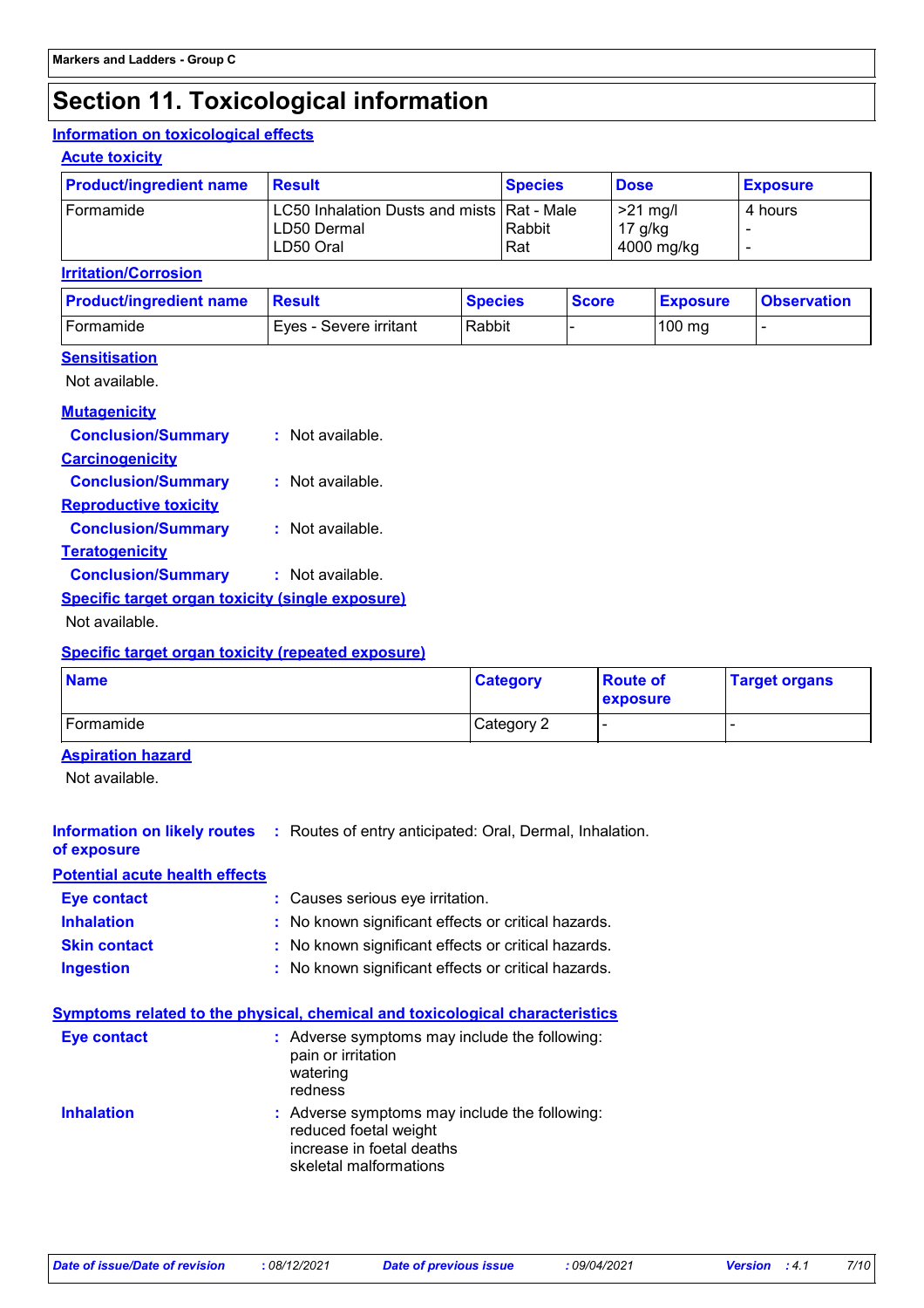# **Section 11. Toxicological information**

| <b>Skin contact</b>                               | : Adverse symptoms may include the following:<br>reduced foetal weight<br>increase in foetal deaths<br>skeletal malformations |
|---------------------------------------------------|-------------------------------------------------------------------------------------------------------------------------------|
| <b>Ingestion</b>                                  | : Adverse symptoms may include the following:<br>reduced foetal weight<br>increase in foetal deaths<br>skeletal malformations |
|                                                   | Delayed and immediate effects as well as chronic effects from short and long-term exposure                                    |
| <b>Short term exposure</b>                        |                                                                                                                               |
| <b>Potential immediate</b><br>effects             | $:$ Not available.                                                                                                            |
| <b>Potential delayed effects : Not available.</b> |                                                                                                                               |
| <b>Long term exposure</b>                         |                                                                                                                               |
| <b>Potential immediate</b><br>effects             | : Not available.                                                                                                              |
| <b>Potential delayed effects : Not available.</b> |                                                                                                                               |
| <b>Potential chronic health effects</b>           |                                                                                                                               |
| <b>General</b>                                    | : May cause damage to organs through prolonged or repeated exposure.                                                          |
| <b>Carcinogenicity</b>                            | : Suspected of causing cancer. Risk of cancer depends on duration and level of                                                |
|                                                   |                                                                                                                               |

|                              | exposure.                                           |
|------------------------------|-----------------------------------------------------|
| <b>Mutagenicity</b>          | : No known significant effects or critical hazards. |
| <b>Reproductive toxicity</b> | : May damage fertility or the unborn child.         |

#### **Numerical measures of toxicity**

#### **Acute toxicity estimates**

| <b>Product/ingredient name</b> | Oral (mg/<br>kg) | <b>Dermal</b><br>(mg/kg) | Inhalation Inhalation Inhalation<br>(gases)<br>(ppm) | (vapours)<br>(mg/l) | $\mathsf{Id}$ usts<br>and mists)<br>(mg/l) |
|--------------------------------|------------------|--------------------------|------------------------------------------------------|---------------------|--------------------------------------------|
| Formamide                      | 4000             | 17000                    | N/A                                                  | N/A                 | N/A                                        |

# **Section 12. Ecological information**

#### **Toxicity**

Not available.

#### **Persistence and degradability**

| <b>Product/ingredient name</b> | <b>Test</b>                                                      | <b>Result</b>            |                   | <b>Dose</b> | <b>Inoculum</b>          |
|--------------------------------|------------------------------------------------------------------|--------------------------|-------------------|-------------|--------------------------|
| Formamide                      | OECD 301A<br>Ready<br>Biodegradability -<br>DOC Die-Away<br>Test | 99 % - Readily - 28 days |                   |             | $\overline{\phantom{0}}$ |
| <b>Product/ingredient name</b> | <b>Aquatic half-life</b>                                         |                          | <b>Photolysis</b> |             | Biodegradability         |
| Formamide                      |                                                                  |                          |                   |             | Readily                  |

#### **Bioaccumulative potential**

| Date of issue/Date of revision | : 08/12/2021 | Date of previous issue | : 09/04/2021 |  |
|--------------------------------|--------------|------------------------|--------------|--|
|--------------------------------|--------------|------------------------|--------------|--|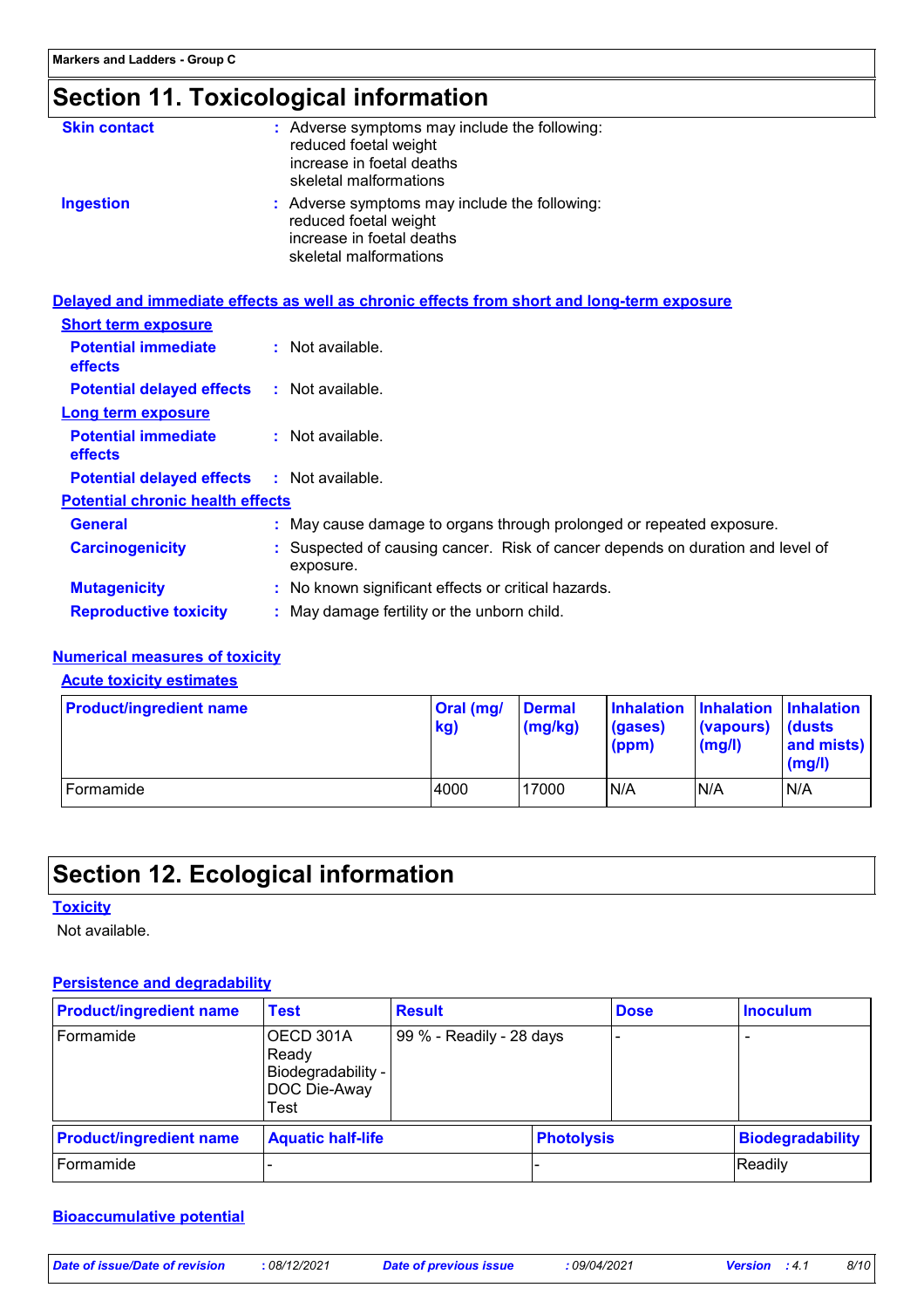# **Section 12. Ecological information**

| <b>Product/ingredient name</b> | $\mathsf{LogP}_\mathsf{ow}$ | <b>BCF</b> | <b>Potential</b> |
|--------------------------------|-----------------------------|------------|------------------|
| Formamide                      | $-0.82$                     |            | low              |

| <b>Mobility in soil</b>                                 |                  |
|---------------------------------------------------------|------------------|
| <b>Soil/water partition</b><br><b>coefficient (Koc)</b> | : Not available. |
|                                                         |                  |

**Other adverse effects** : No known significant effects or critical hazards.

### **Section 13. Disposal considerations**

| <b>Disposal methods</b> | : The generation of waste should be avoided or minimised wherever possible.<br>Disposal of this product, solutions and any by-products should at all times comply<br>with the requirements of environmental protection and waste disposal legislation<br>and any regional local authority requirements. Dispose of surplus and non-<br>recyclable products via a licensed waste disposal contractor. Waste should not be<br>disposed of untreated to the sewer unless fully compliant with the requirements of<br>all authorities with jurisdiction. Waste packaging should be recycled. Incineration or<br>landfill should only be considered when recycling is not feasible. This material and<br>its container must be disposed of in a safe way. Care should be taken when<br>handling emptied containers that have not been cleaned or rinsed out. Empty |
|-------------------------|---------------------------------------------------------------------------------------------------------------------------------------------------------------------------------------------------------------------------------------------------------------------------------------------------------------------------------------------------------------------------------------------------------------------------------------------------------------------------------------------------------------------------------------------------------------------------------------------------------------------------------------------------------------------------------------------------------------------------------------------------------------------------------------------------------------------------------------------------------------|
|                         | containers or liners may retain some product residues. Avoid dispersal of spilt<br>material and runoff and contact with soil, waterways, drains and sewers.                                                                                                                                                                                                                                                                                                                                                                                                                                                                                                                                                                                                                                                                                                   |

# **Section 14. Transport information**

| <b>ADG / IMDG / IATA</b> | : Not regulated as Dangerous Goods according to the ADG Code.                                                                                                                                                                                   |
|--------------------------|-------------------------------------------------------------------------------------------------------------------------------------------------------------------------------------------------------------------------------------------------|
|                          | Special precautions for user : Transport within user's premises: always transport in closed containers that are<br>upright and secure. Ensure that persons transporting the product know what to do in<br>the event of an accident or spillage. |

**Transport in bulk according :** Not available. **to IMO instruments**

### **Section 15. Regulatory information**

| <b>Standard for the Uniform Scheduling of Medicines and Poisons</b>        |              |                               |          |
|----------------------------------------------------------------------------|--------------|-------------------------------|----------|
| Not regulated.                                                             |              |                               |          |
| <b>Model Work Health and Safety Requiations - Scheduled Substances</b>     |              |                               |          |
| No listed substance                                                        |              |                               |          |
| <b>International regulations</b>                                           |              |                               |          |
| <b>Chemical Weapon Convention List Schedules I, II &amp; III Chemicals</b> |              |                               |          |
| Not listed.                                                                |              |                               |          |
| <b>Montreal Protocol</b>                                                   |              |                               |          |
| Not listed.                                                                |              |                               |          |
| <b>Stockholm Convention on Persistent Organic Pollutants</b>               |              |                               |          |
| Not listed.                                                                |              |                               |          |
| <b>Rotterdam Convention on Prior Informed Consent (PIC)</b>                |              |                               |          |
| Not listed.                                                                |              |                               |          |
| <b>UNECE Aarhus Protocol on POPs and Heavy Metals</b>                      |              |                               |          |
| Not listed.                                                                |              |                               |          |
| <b>Inventory list</b>                                                      |              |                               |          |
| <b>Date of issue/Date of revision</b>                                      | : 08/12/2021 | <b>Date of previous issue</b> | :09/04/2 |